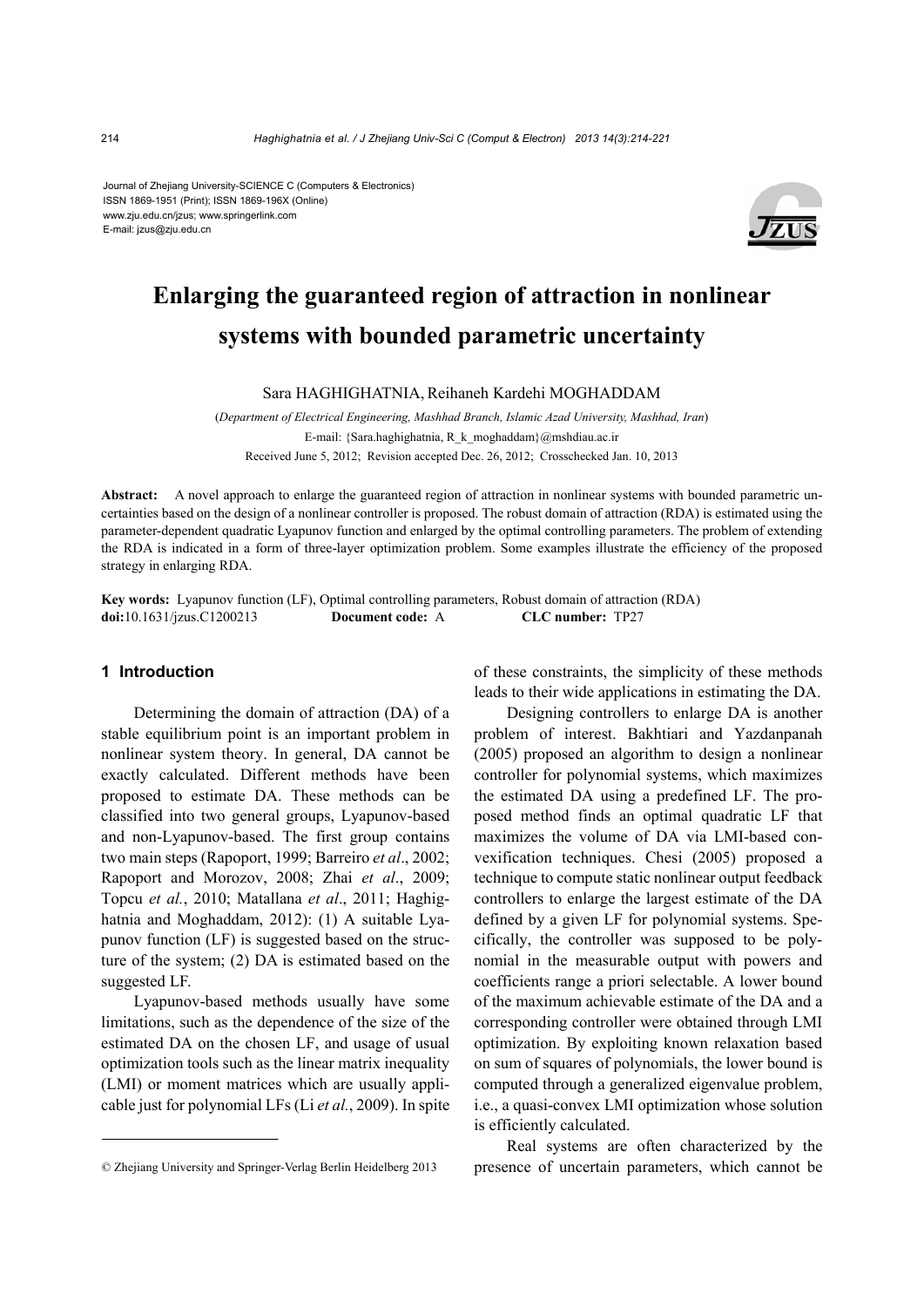measured exactly or are subject to variations. This means that DA is uncertain as well, since in general, it depends on such parameters. In such cases, one needs to consider the robust domain of attraction (RDA).

Calculating the actual RDA remains an unsolved problem; however, the following solutions are suggested: (1) estimating RDA via a parameterdependent LF (Trofino, 2000; Chesi, 2004a); (2) finding a common LF to prove the robust local stability (Chesi, 2004a); (3) RDA estimation through a generalized Zubove method. These solutions all have limitations. Parameter-dependent LF is applicable only for time invariant uncertainties. In addition, there is no general LF structure. In most literature, quadratic LF is used leading to a conservative estimation of DA. Although RDA of systems with time varying uncertainty can be estimated through a common LF, finding such a common LF in general is impossible. In the third method, the viscosity solution of straightforward generalization of the classical Zubove equation is used to characterize the RDA of a nonlinear system with time varying perturbations (Camilli *et al.*, 2002). To solve Zubove's equation, the method of characteristic is used. This method requires the solution of the nonlinear system, and in fact the knowledge of DA, which is in general impossible (Kaslik *et al.*, 2005).

Some LMI methods based on sum of squares relaxations were proposed by Chesi (2009) for estimating the robust largest estimate of DA and LFs with a polynomial dependence on the state and with polynomial dependence on the uncertainty which is supposed to vary in a polytope. Camilli *et al*. (2001) provided a generalized Zubov method to uncertain systems. Paice and Wirth (1998) investigated the robustness of DA under time-varying perturbations and proposed an iterative algorithm that asymptotically gives the RDA. Trofino (2000), Chesi (2004b), and Tan (2006) considered parametric uncertainties. Chesi (2009) focused on computing the largest sublevel set of a given LF that can be certified to be an invariant subset of DA. Parameter-dependent LFs that lead to potentially less conservative results at the expense of increased computational complexity were proposed by Trofino (2000) and Tan (2006).

While the estimation of RDA has been largely addressed, enlarging the RDA has been less studied. Chesi (2011) designed a polynomial output controller that enlarges the DA of the equilibrium point of interest for all admissible uncertainties. For this problem, a strategy based on LMI optimizations and the square matrix representation of polynomials was proposed.

In this paper, a new approach to enlarge RDA in uncertain systems with bounded parametric uncertainty based on the design of controller is proposed. This method indicates an appropriate structure of nonlinear controller and finds optimal controlling parameters, such that they enlarge the intersection of sphere regions which are obtained from dependent quadratic LFs on parameters. The problem of enlarging the RDA is defined in the form of a novel three-layer optimization problem that focuses on extending RDA. The optimal controlling parameters are found from this optimization problem such that the eigenvalues of the Jacobian matrix of the dynamic system are forced to belong to the left half of the complex space and the RDA is enlarged. The DA is estimated as the controlling parameter and the uncertain parameter related function. This optimization problem finds the best controlling parameters which can effectively extend the RDA. Firstly, the RDA is found for a specific value controlling parameter, and then the best value of the controlling parameter which leads to the maximum radius of the RDA sphere shaped region is calculated.

# **2 Preliminaries**

### **2.1 Definitions**

Consider the following system:

$$
\dot{x}_i = h_i(X), \ i = 1, 2, ..., n, \ X_e \in \mathbb{R}^n, \ X(t_0) = X_0. \tag{1}
$$

**Definition 1** (Equilibrium point) (Khalil, 2002) A point  $X_e \in \mathbb{R}^n$  is called an equilibrium point of Eq. (1) if  $\forall i$   $h_i(X_i)=0$ . The equilibrium points of Eq. (1) correspond to the intersection of the nullclines of the system, meaning the curves given by  $H(X)=0$ , where  $H=[h_1, h_2, ..., h_n]^T$ .

In the sequel, without loss of generality, we assume that the equilibrium point under study coincides with the origin of the state space of  $\mathbb{R}^n$ ,  $X_e=0$ .

**Definition 2** (Stability) (Hahn, 1967) Let  $X(t, X_e)$ denote the solution of Eq. (1), which at the initial time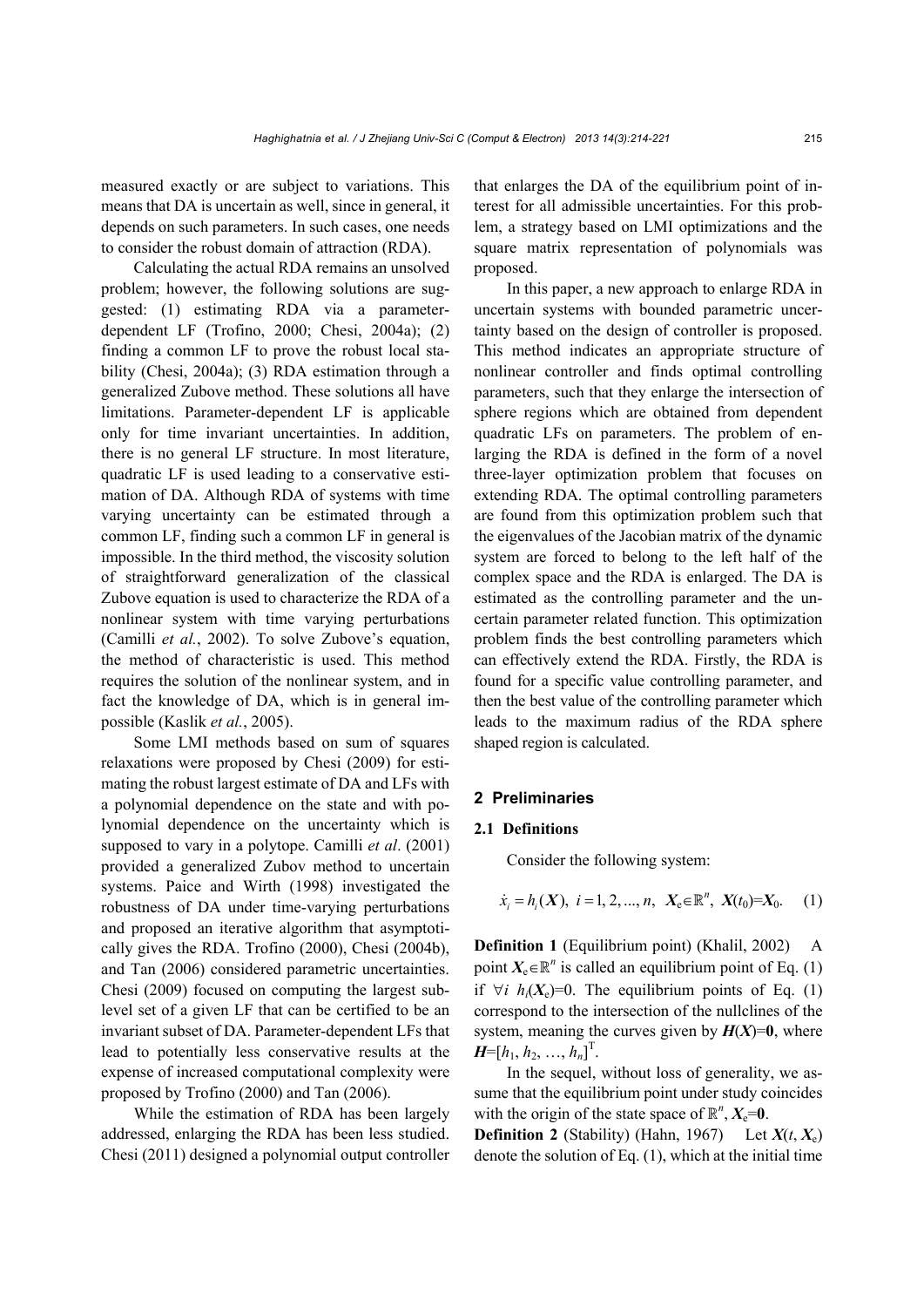$t_0$  passes through the initial point  $X_e \in \mathbb{R}^n$ . The origin is defined as stable if  $\forall \varepsilon > 0$  there exists a  $\delta > 0$ , such that

$$
\forall t \ge t_0, \|X(t, X_e)\| < \varepsilon \text{ is valid whenever } \|X_e\| < \delta.
$$
\n(2)

**Definition 3** (Asymptotic stability) (Hahn, 1967) The origin is defined as asymptotically stable if: it is stable; there exists an  $\eta$ >0 having the property;  $\lim_{t \to \infty} X(t, X_0) = 0$  whenever  $||X_0|| < \eta$ .

**Definition 4** (Positive and negative definite functions) (La Salle and Lefschetz, 1961; Hahn, 1967) Let  $D \subseteq \mathbb{R}^n$ . A function *V*(*X*):  $D \to \mathbb{R}$  is positive definite (positive semidefinite) on *D* if  $V(0)=0$  and  $V(X)>0$ (*V*(*X*)≥0) *XD*\{**0**}. *V*(*X*) is negative definite (negative semidefinite) if  $-V(X)$  is positive definite (positive semidefinite).

**Definition 5** (Lyapunov function) (Khalil, 2002) Let  $V(X)$  be a continuously differentiable real-valued function defined on a domain  $D\subset\mathbb{R}^n$  containing the equilibrium  $X_e=0$ . The function  $V(X)$  is called an LF of equilibrium  $X=0$  of Eq. (1) if the following conditions hold:  $V(X)$  is positive definite on  $D$ ; the time derivative of  $V(X)$  is along the trajectories of Eq. (1);

 $\dot{V}(X) = \left(\frac{\partial V}{\partial X}\right)^{T} H(X)$  is negative definite on *D*.

**Definition 6** (Domain of attraction) (Khalil, 2002) The DA of the origin is given by

$$
DA = \{X_0 \in \mathbb{R}^n \mid \lim_{t \to \infty} X(t, X_0) = 0\}.
$$
 (3)

**Definition 7** (Robust domain of attraction) Consider an uncertain nonlinear system with an isolated equilibrium state  $X_e$ , of the following form:

$$
\dot{X} = H(X, \Theta), \quad X \in \mathbb{R}^n,
$$
  

$$
\Theta = [\theta_1, \theta_2, ..., \theta_m], \quad \Theta \in \mathcal{B} \subset \mathbb{R}^m, \quad X(t_0) = X_0,
$$
  
(4)

where  $\Theta$  is the uncertain parameter vector,  $\boldsymbol{B}$  is a bounded set in  $\mathbb{R}^m$ , and *m* is the number of uncertain parameters.

$$
RDA = \{X_0 \in \mathbb{R}^n \mid \lim_{t \to \infty} X(t, X_0, \Theta) = 0 \quad \forall \Theta \in \mathcal{B}\}.
$$
\n<sup>(5)</sup>

In this paper, we just consider a class of nonlinear systems with an independent equilibrium point of uncertainty.

### **2.2 Theorems**

**Theorem 1** (Estimation of the domain of attraction) (Khalil, 2002) Let  $V(X)$  be an LF for the equilibrium *X*=**0** of Eq. (1).

Consider that  $\frac{dV(X)}{dx}$ d *V t*  $\frac{X}{Y}$  is negative definite in the

region

$$
S(0) = \{X | V(X) \le c, c > 0 \}.
$$
 (6)

Hence, every trajectory initiated within region *S*(**0**) tends to  $X=0$  as time tends to infinity.

**Theorem 2** (Jacobian's eigenvalues and local asymptotic stability) (Hahn, 1967) Let *A*   $=\frac{\partial H}{\partial X(X)}\Big|_{X=0}$  be the Jacobian of Eq. (1) at the origin.

Then the origin is asymptotically stable if all eigenvalues of *A* have negative real parts; the origin is unstable if one or more eigenvalues of *A* have positive real parts.

Moreover, assume that  $Q_c$  is bounded and contains the origin. If  $\dot{V}(x)$  is negative definite in  $Q_c$ , then the origin is asymptotically stable and every solution in  $Q_c$  tends to the origin as *t* converges to infinity.

**Theorem 3** (Lyapunov identity) (Khalil, 2002) If the equilibrium  $X=0$  of Eq. (1) is asymptotically stable, then there exists an LF of the quadratic type,  $V(X)=X^T P X$ , where **P** is a positive definite matrix that can be calculated from the so-called Lyapunov identity:

$$
A^{\mathrm{T}}P + PA = -Q.\tag{7}
$$

A common choice is to set  $Q=I$ , where *I* is the identity matrix.

**Theorem 4** Consider the following representation of Eq. (1):

$$
H(X)=AX+H_1(X),
$$

where  $H_1(X)$  comprises the nonlinear part of function  $H(X)$ . It can be shown that if the following condition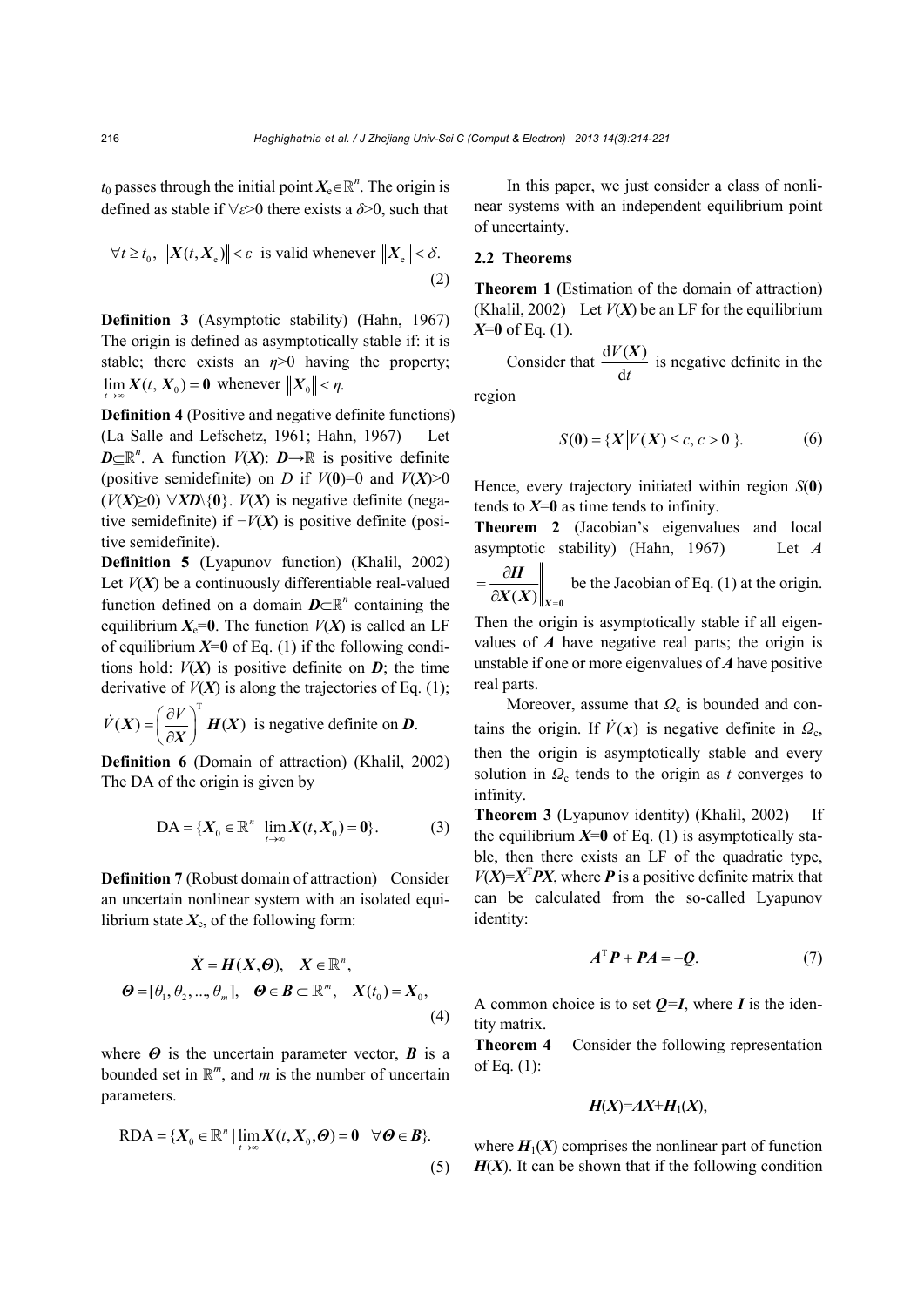holds (Vidyasagar, 1993)

$$
\frac{\|\boldsymbol{H}_1(\boldsymbol{X})\|}{\|\boldsymbol{X}\|} \leq \frac{\lambda_{\min}(\boldsymbol{Q})}{2\lambda_{\max}(\boldsymbol{P})} \quad \forall \boldsymbol{X} \in \boldsymbol{B}_r,
$$
\n(8)

 $V(X)$  and its time derivatives are positive and negative definite respectively within the ball *Br* of radius *r*. It is clear that the larger the ratio of  $\lambda_{\min}(\mathbf{Q})/(2\lambda_{\max}(\mathbf{P})),$ the wider the possible choice of *r*.

#### **3 Main method**

Consider Eq. (1) with the controlling input *u* and the uncertain parameter vector *Θ* as follows:

$$
\dot{X} = H(X, \Theta) + G(X)u, \ X \in \mathbb{R}^n,
$$
  

$$
\Theta = [\theta_1, \theta_2, ..., \theta_m]^T, \ \Theta \in \mathcal{B} \subset \mathbb{R}^m, \ X(t_0) = X_0,
$$
  
(9)

where  $G(X)u = A_{\varrho}(\Theta, K)X + F_{\varrho}(X, \Theta, K), H(X, \Theta)$ 

 $= A_h(\Theta)X + F_h(X, \Theta), A_g$  and  $A_h$  express the linear part of *G* and *H*, respectively,  $F_g$  and  $F_h$  denote their nonlinear components, and vector  $K=[K_1K_n]$  contains  $K<sub>l</sub>$  and  $K<sub>n</sub>$ , which are controlling parameters for the linear and nonlinear parts of the controller, respectively. Therefore, Eq. (9) can be shown as follows:

$$
H(x,\Theta) + G(x)u
$$
  
=  $(A_g(\Theta,K) + A_h(\Theta))x + (F_g(x,\Theta,K) + F_h(x,\Theta,K)).$ 

Hence,

$$
H(X, \Theta) + G(X)u = A(\Theta, K)X + F(X, \Theta, K), \quad (10)
$$

where  $F(X, \Theta, K)$  indicates the nonlinear part of Eq. (9).

**Proposition 1** Consider the quadratic LF below which depends on the uncertain parameters as follows:

$$
V(X, \Theta) = X^{\mathrm{T}} P(\Theta) X. \tag{11}
$$

It can be shown that if the following condition holds for a special vector *Θ*, then there is the ball *Br* of radius *r* which is the estimate of DA:

$$
\frac{\|\boldsymbol{F}(X,\boldsymbol{\Theta})\|}{\|X\|} \le \frac{\lambda_{\min}(\boldsymbol{Q})}{2\lambda_{\max}(\boldsymbol{P}(\boldsymbol{\Theta}))} \quad \forall X \in B_r.
$$
 (12)

**Proof** The proof is clear considering Theorem 4 where  $H_1$  is replaced with  $F, P$  is replaced with  $P(\Theta)$ , and *Θ* is a determined vector.

**Proposition 2** The RDA of nonlinear Eq. (9) with the uncertain parameter vector *Θ* is as follows:

$$
RDA = \bigcap_{\boldsymbol{\theta} \in \boldsymbol{B}} B_r(\boldsymbol{\Theta}).
$$
 (13)

**Proof** According to Proposition 1 for a special vector of  $\boldsymbol{\Theta}$ ,  $B_r(\boldsymbol{\Theta})$  obtained from Eq. (12) is an estimate of DA, which means  $B_r(\mathbf{\Theta}) \subset \mathbb{D}$ A  $\forall \mathbf{\Theta} \in \mathbf{B}$ . In addition, considering Definition 7, RDA=  ${X(0) \mid \lim X(t, X_0, \Theta) \to X_{\epsilon} \ \forall \Theta \in B}$ , so one can imply that  $RDA=\bigcap B_r(\Theta)$   $\forall \Theta \in \mathbf{B}$  which is the largest region with guaranteed stability for every *ΘB*.

**Proposition 3** The RDA can be enlarged by choosing the appropriate values of controlling parameters.

**Proof** Considering Eqs. (12) and (13), the larger estimate of *Br*(*Θ*) for each *Θ* vector leads to the larger estimated RDA. Thus, choosing the controlling parameters through the following steps leads to the extended RDA (ERDA).

Considering RDA of Eq. (10), it is estimated with intersection of the spheres obtained using Lyapunov quadratic functions. Lyapunov funtions are dependent on the controlling parameters vector and the uncertain parameters as follows:

$$
V(X, \Theta, K) = X^{\mathrm{T}} P(\Theta, K) X, \tag{14}
$$

where  $P$  is positive definite, and as  $P$  is calculated from Eq. (15) and *A* in Eq. (15) is a function of *Θ* and *K*, solving Eq. (15) leads to a matrix *P* which is dependent on *K* and *Θ*. Thus, in Eq. (14), we indicate *P* as a function of *Θ* and *K*.

$$
A^{\mathrm{T}}(\boldsymbol{\Theta}, K)\boldsymbol{P} + \boldsymbol{P}A(\boldsymbol{\Theta}, K) = -\boldsymbol{Q}, \qquad (15)
$$

where  $Q$  is supposed to be an arbitrary positive definite matrix. The time derivative of the quadratic LF along the system's trajectory is defined as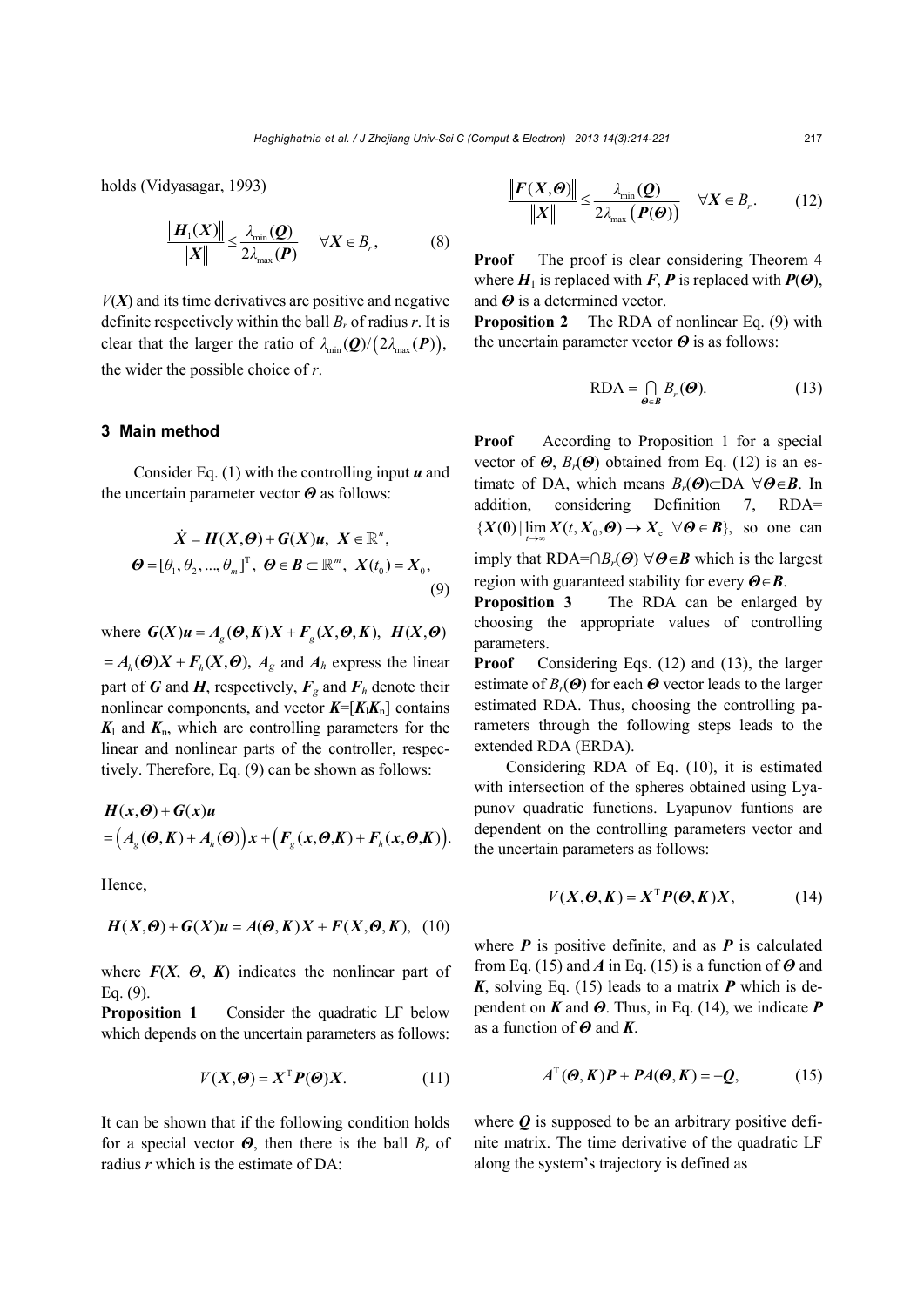$$
\dot{V}(X,\Theta,K)
$$
\n
$$
= \dot{X} (A(X,\Theta,K)^{T} P(\Theta,K)
$$
\n
$$
+ P(\Theta,K)A(X,\Theta,K) X
$$
\n(16a)

$$
+ 2X^{\mathrm{T}} P(\boldsymbol{\Theta}, K) F(X, \boldsymbol{\Theta}, K).
$$

Since

$$
-x^{\mathrm{T}}\mathbf{Q}x \leq -\lambda_{\min}(\mathbf{Q})||X||^2, \qquad (16b)
$$

$$
\begin{aligned} \left| X^{\mathsf{T}} P(\boldsymbol{\Theta}, K) F(X, \boldsymbol{\Theta}, K) \right| \\ \leq & \lambda_{\max} \left( P(\boldsymbol{\Theta}, K) \right) \left\| X \right\| \cdot \left\| F(X, \boldsymbol{\Theta}, K) \right\|, \end{aligned} \tag{16c}
$$

we have

$$
\dot{V}(X,\Theta,K) \n\leq -\lambda_{\min}(\mathbf{Q})||X||^2 + 2\lambda_{\max}(\mathbf{P})||X|| \cdot ||F(X,\Theta,K)|| \n= ||X|| [2\lambda_{\max}(\mathbf{P}(\Theta,K))||F(X,\Theta,K)|| - \lambda_{\min}(\mathbf{Q})||X||].
$$

To obtain  $\dot{V}$  < 0, it is sufficient to choose  $r > 0$  as

$$
\frac{\|\boldsymbol{F}(\boldsymbol{X},\boldsymbol{\Theta},\boldsymbol{K})\|}{\|\boldsymbol{X}\|} \leq \frac{\lambda_{\min}(\boldsymbol{Q})}{2\lambda_{\max}(\boldsymbol{P}(\boldsymbol{\Theta},\boldsymbol{K}))} \quad \forall \boldsymbol{X} \in B_r.
$$

It is clear that the RDA can be enlarged by choosing appropriate values of controlling parameters.

According to Propositions 1–3, the following three-layer optimization algorithm can be employed to find the best values of controlling parameters which extend RDA. According to Eq. (6), the larger level set of  $V(X, \Theta, K)$  leads to the better estimated DA. To find the maximum level set of LF which is fully contained in the region of negative definiteness of  $\frac{\mathrm{d}V}{\mathrm{d}t}$ , *t* a single point in the state space should be found. This point corresponds to a tangential contact of level sets  $V(X, \mathbf{\Theta}, K)=c$  and  $\frac{dV}{dt}$ . *t* In other words, the largest level set which satisfies the condition of Theorem 1 turns to be the smallest sphere contained in  $\frac{dV}{dt} = 0$ . d *V t* If LF is considered as Eq. (11), finding the largest level set for estimating DA can be reformulated as the third layer of Eq. (17). The desired solution of the third layer in Eq. (17) is also a single point in the state space, which corresponds to a contact of the ball  $B_r$  of radius  $r$  and the surface.

$$
\frac{\|\boldsymbol{F}(\boldsymbol{X},\boldsymbol{\Theta},\boldsymbol{K})\|}{\|\boldsymbol{X}\|} - \frac{\lambda_{\min}(\boldsymbol{Q})}{2\lambda_{\max}(\boldsymbol{P}(\boldsymbol{\Theta},\boldsymbol{K}))} = 0.
$$

In the second layer, the intersection of spheres obtained from quadratic LFs dependent on uncertain parameters is considered as RDA. Finally, to calculate ERDA in the outer layer, the optimal controlling parameters are found. Thus, the three-layer optimization problem is as follows:

$$
\begin{cases}\nR_{\max} = \max_{K, R_k} R_k, \\
\text{Re}\{\lambda[A(X_e, \Theta, K)]\} < 0, \\
R_k = \min_{\Theta, R_{\theta k}} (R_{\theta k}), \\
1 \text{st}\n\end{cases}\n\begin{cases}\nR_{\theta k} = \min_{R_{\theta}, X, P} R_{\theta}, \\
\text{dist}\begin{cases}\n\|X\| - R_{\theta} = 0, \\
A(X_e, \Theta, K)^{\text{T}} P(\Theta, K) \\
\to P(\Theta, K) A(X_e, \Theta, K) = -Q, \\
\text{dist}\begin{cases}\n\|F(X, \Theta, K)\| \\
\|K\| \end{cases} - \frac{\lambda_{\min}(Q)}{2\lambda_{\max}(P(\Theta, K))} = 0.\n\end{cases}\n\end{cases}
$$
\n(17)

Note that the constraints of the third layer in Eq. (17) may have many local solutions. To avoid dummy solutions, they have to be solved to global optimality; therefore, in this contribution, a standard implementation of a genetic algorithm is employed.

To clarify, the proposed algorithm for enlarging RDA is shown in Fig. 1. To decrease the complexity of Fig. 1, we consider *Θ*=*θ* and *K*=*k*, but it is obvious that without loss of generality, it can be extended for arbitrary *Θ* and *K* vectors.

According to Proposition 3, we propose a nonlinear controller with the following structure:

$$
\mathbf{u} = \mathbf{K}_n \mathbf{G}(\mathbf{X}, \mathbf{\Theta}) + \mathbf{K}_1 \mathbf{X}, \tag{18}
$$

where  $K_nG$  defines the nonlinear part of the controller,  $K_1X$  is the linear part,  $K_n$  and  $K_1$  are the controlling parameter vectors, and every element of  $K$  is bounded in [−1, 1]. The nonlinear structure of *G* is similar to *F*.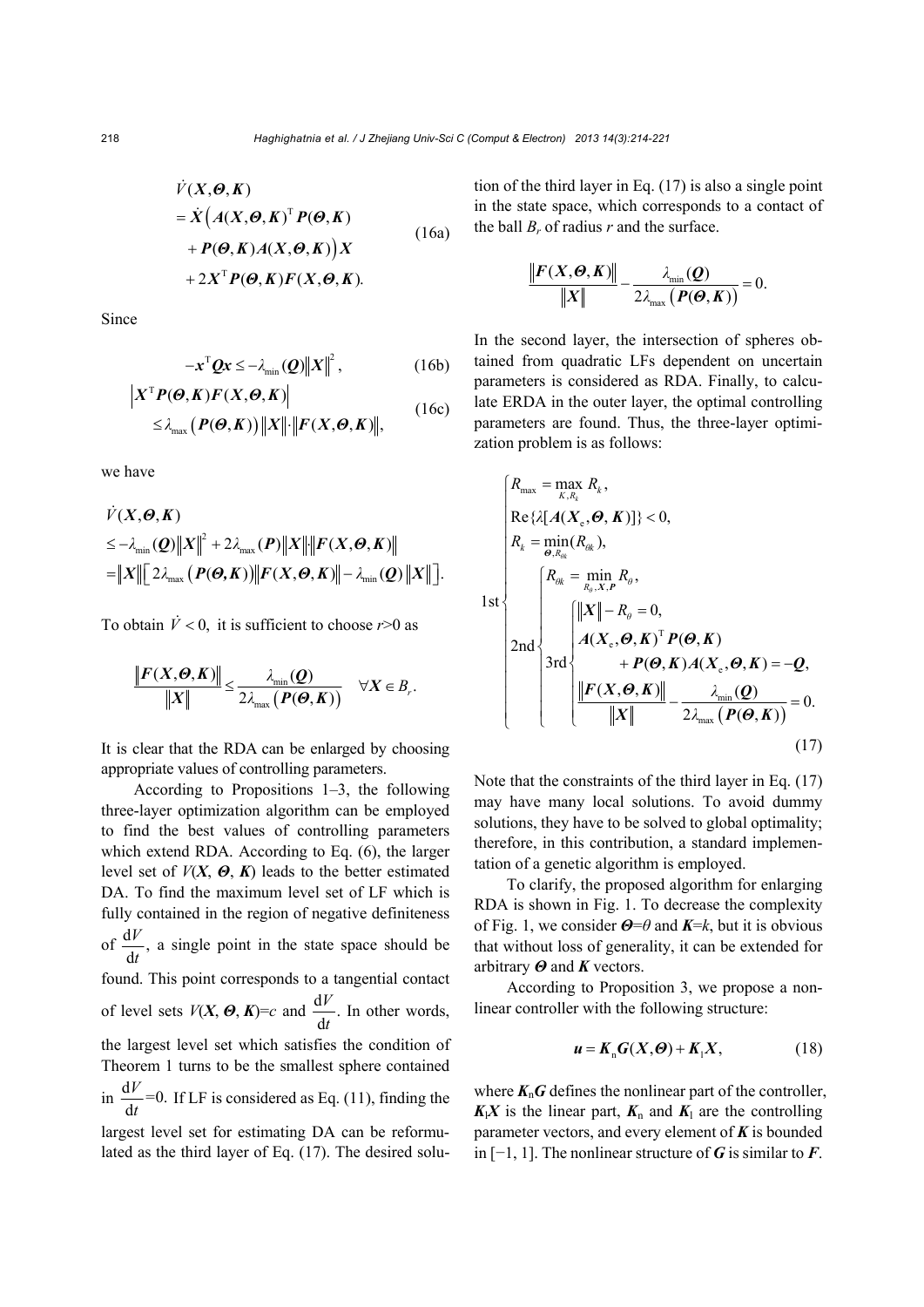

**Fig. 1 The proposed algorithm for enlarging robust domain of attraction (RDA) for** *Θ***=***θ* **and** *K***=***k* 

In the first layer of the optimization problem (17), we find the set of all admissible controlling parameters which lead to a Hurwitz matrix *A* and the optimal controlling parameters which lead to the ERDA.

#### **4 Examples**

In this section, we apply the proposed method on two uncertain nonlinear systems. The solution results show that the three-layer optimization algorithm implies an effective enlargement of RDA by calculating optimal values of controlling parameters.

### **4.1 Example 1**

Consider the following nonlinear system:

$$
\dot{x}_1 = -x_2, \quad \dot{x}_2 = x_1 - \theta(1 - x_1^2)x_2 + u,
$$

where  $\theta$  is the controlling parameter and  $\theta \in [1, 3]$ . The analyzed equilibrium is (0, 0). The proposed structure of the desired controller is as follows:

$$
u = k_{n}\theta(1 - x_{1}^{2})x_{2} + k_{1}x_{1},
$$

where the proposed controller has the similar structure to that of the nonlinear system.

Using the optimization algorithm in Eq. (16), the optimal value of controlling parameters is obtained as  $K=[0.8, 0.2]$ , and the related  $R_{\text{max}}$ , which is the radius of the ERDA, is 0.9689. As shown in Fig. 2, choosing such controlling parameters leads to a significant increase in the radius of the ERDA. In the absence of controllers, the radius of the estimated RDA for the nonlinear system is 0.4671. The controlling parameters are quantized with the step size equal to 0.1 and the uncertain parameters are quantized with the step size equal to 0.01.



**Fig. 2 RDA, enlarged RDA, and DAs of the van der Pol oscillator for different values of uncertain parameters without the controller** 

### **4.2 Example 2**

In this example, we consider a torque controlled unstable pendulum with viscous friction (Cruck *et al*., 2001), and try to stabilize such a system using an appropriate controlling parameter. The structure of the uncertain system is as follows:

$$
\dot{x}_1 = x_2, \quad \dot{x}_2 = \sin x_1 - x_2 + u + \theta,
$$

where  $\theta$  is the controlling parameter and  $\theta \in [-0.05,$ 0.05]. The analyzed equilibrium is (0, 0). According to Proposition 2, the desired controller that has a structure similar to the structure of the nonlinear system is as follows:

$$
u = k_g(-\sin x_1 - \theta) + k_1 x_1.
$$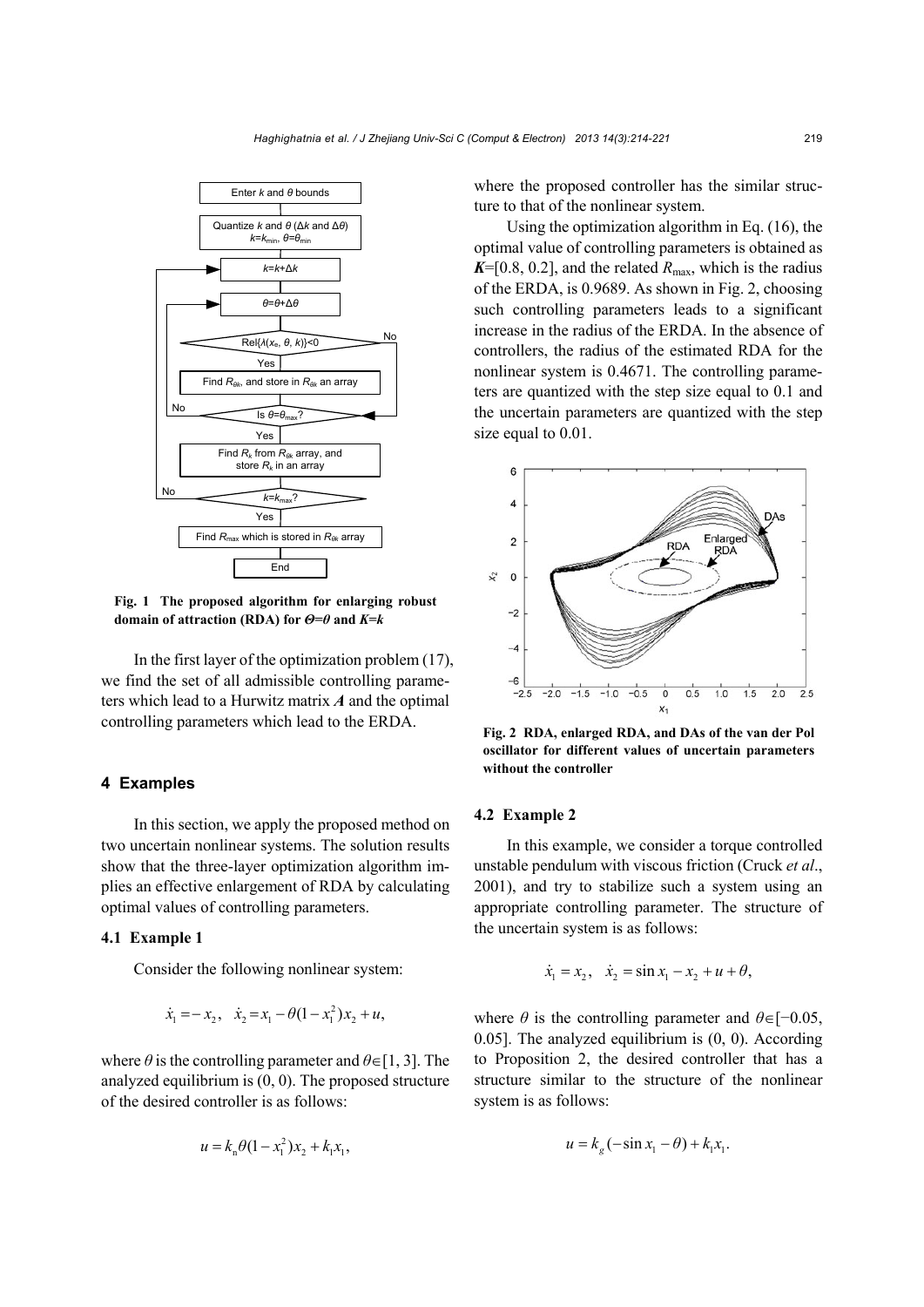In this example, in the absence of controllers and the presence of uncertainty, the system is unstable. Using the proposed controller stabilizes the system because the controlling parameters are designed such that the constrain in the first layer is satisfied. This inequality represents the asymptotic stability constraint of the equilibrium point  $X_e$  by imposing that the real part of the eigenvalues of the Jacobian matrix *A* be strictly negative.

In Fig. 3, the approximated DA in the absence of uncertainty is illustrated by solid curves. The system considered in Example 2 becomes unstable when there are uncertainties (Cruck *et al*., 2001). In this paper, we apply the three-layer algorithm to stabilize the nonlinear uncertain systems.



**Fig. 3 Approximation of the domain of attraction of pendulum problem without uncertainty (Cruck** *et al***., 2001) and the estimated RDA of the pendulum problem**

Using the optimization algorithm in Eq. (17), the optimal value of the controlling vector is obtained as  $K=[1, -0.5]$ , and the related  $R_{\text{max}}$ , which is the radius of extended RDA, is 0.0434. In absence of controllers, the system is unstable. The controlling parameters are quantized with the step size equal to 0.1 and the uncertain parameters are quantized with the step size equal to 0.01.

# **5 Conclusions**

To enlarge RDA in uncertain systems, a new approach based on the design of a nonlinear controller is proposed in this paper. A three-layer optimization problem finds the optimal controlling parameters of this nonlinear controller to extend RDA. In the third layer of the optimization problem, the largest estimated DA is found. In the second layer, intersection of DAs that are dependent on uncertain parameters is obtained. Finally, in the first layer, the optimal controlling parameters leading to the largest RDA are found. The structure of the proposed nonlinear controller is similar to the structure of the dynamic system. The efficiency of the proposed methods is shown via simulations.

#### **References**

- Bakhtiari, R., Yazdanpanah, M.J., 2005. Designing a Linear Controller for Polynomial Systems with the Largest Domain of Attraction via LMIs. Int. Conf. on Control and Automation, p.449-453. [doi:10.1109/ICCA.2005.1528161]
- Barreiro, A., Aracil, J., Pagano, D., 2002. Detection of attraction domains of non-linear systems using bifurcation analysis and Lyapunov functions. *Int. J. Control*, **75**(5): 314-327. [doi:10.1080/00207170110110568]
- Camilli, F., Grune, L., Wirth, F., 2001. A generalization of Zubov's method to perturbed systems. *SIAM J. Control Optim.*, **40**(2):496-515. [doi:10.1137/S0363012999363 16X]
- Camilli, F., Grune, L., Wirth, F., 2002. A Generalization of Zubove's Method to Perturbed Systems. Proc. 41st IEEE Conf. on Decision and Control, p.3518-3523. [doi:10. 1109/CDC.2002.1184420]
- Chesi, G., 2004a. On the Estimation of the Domain of Attraction for Uncertain Polynomial Systems via LMIs. Proc. 43rd IEEE Conf. on Decision and Control, p.881-886. [doi:10.1109/CDC.2004.1428796]
- Chesi, G., 2004b. Estimating the domain of attraction for uncertain polynomial systems. *Automatica*, **40**(11):1981- 1986. [doi:10.1016/j.automatica.2004.06.014]
- Chesi, G., 2005. Computing output feedback controllers to enlarge the domain of attraction in polynomial systems. *IEEE Trans. Autom. Control*, **49**(10):1846-1850. [doi:10. 1109/TAC.2004.835589]
- Chesi, G., 2009. Estimating the domain of attraction for nonpolynomial systems via LMI optimizations. *Automatica*, **45**(6):1536-1541. [doi:10.1016/j.automatica.2009.02.011]
- Chesi, G., 2011. Control Synthesis for Enlarging the Robust Domain of Attraction in Uncertain Polynomial Systems. Proc. IASTED Int. Conf. on Control and Applications, p.729-738. [doi:10.2316/P.2011.729-038]
- Cruck, E., Moitie, R., Seube, N., 2001. Estimation of basins of attraction for uncertain systems with affine and Lipschitz dynamics. *Dyn. Control*, **11**(3):211-227. [doi:10.1023/A: 1015244102061]
- Haghighatnia, S., Moghaddam, R.K., 2012. Directional extension of the domain of attraction to increase critical clearing time of nonlinear systems. *J. Am. Sci.*, **8**(1): 444-449.
- Hahn, W., 1967. Stability of Motion. Springer, Berlin (in